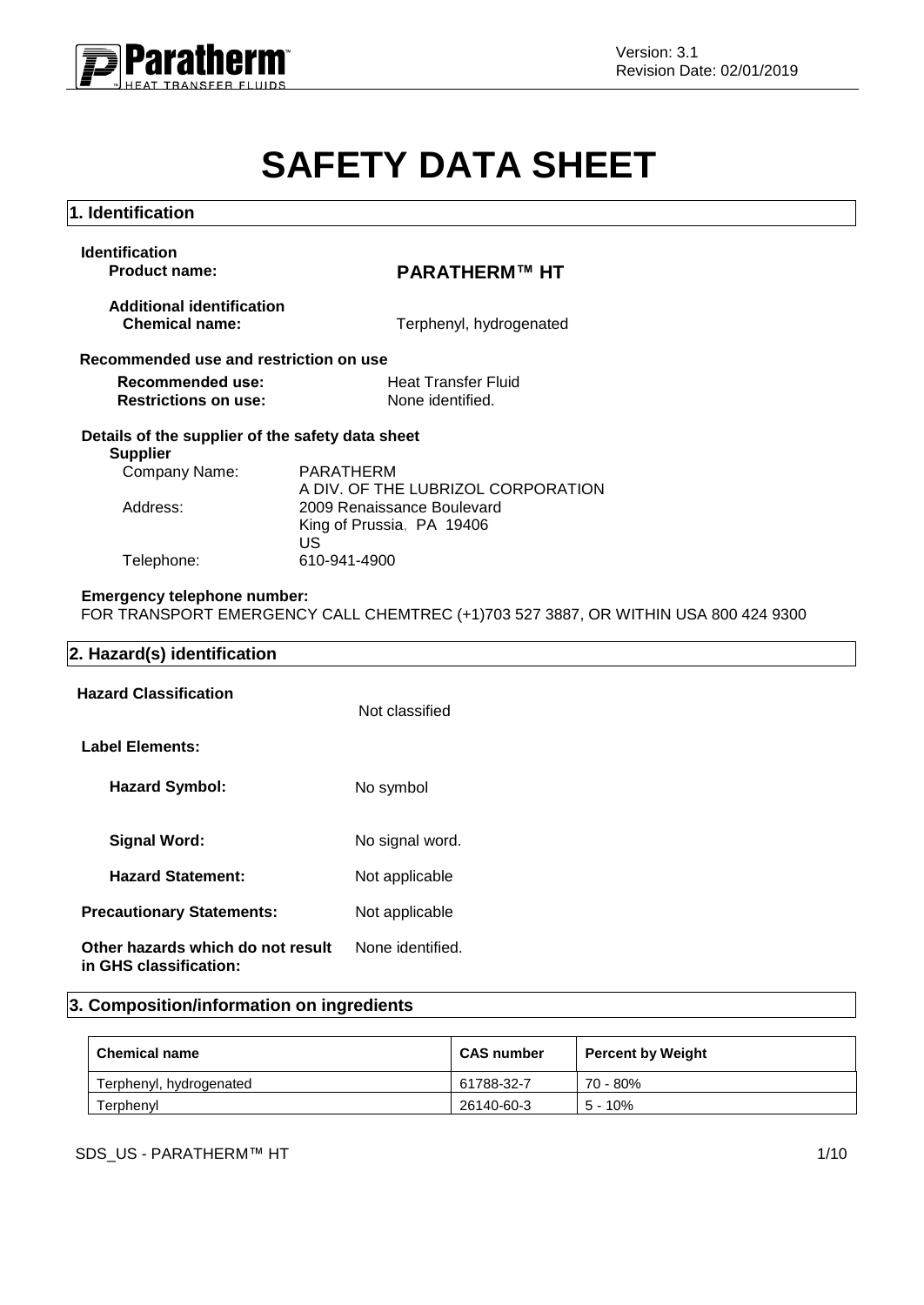

# **4. First-aid measures Ingestion:** Treat symptomatically. Get medical attention. **Inhalation:** Remove exposed person to fresh air if adverse effects are observed. **Skin Contact:** Wash with soap and water. If skin irritation occurs, get medical attention. **Eye contact:** Any material that contacts the eye should be washed out immediately with water. If easy to do, remove contact lenses. **Most important symptoms/effects, acute and delayed Symptoms:** See section 11. **Indication of immediate medical attention and special treatment needed Treatment:** Treat symptomatically. **5. Fire-fighting measures** General Fire Hazards: No unusual fire or explosion hazards noted. **Suitable (and unsuitable) extinguishing media Suitable extinguishing media:** CO2, dry chemical, foam, water spray, water fog. **Unsuitable extinguishing media:** Not determined. **Specific hazards arising from the chemical:** See section 10 for additional information. Water may cause splattering. **Special protective equipment and precautions for firefighters Special fire fighting procedures:** No data available. **Special protective equipment for fire-fighters:** Recommend wearing self-contained breathing apparatus. **6. Accidental release measures Personal precautions, protective equipment and emergency procedures:** Personal Protective Equipment must be worn, see Personal Protection Section for PPE recommendations. Ventilate area if spilled in confined space or other poorly ventilated areas. **Methods and material for containment and cleaning up:** Dike far ahead of larger spill for later recovery and disposal. Pick up free liquid for recycle and/or disposal. Residual liquid can be absorbed on inert material. **Environmental Precautions:** Avoid release to the environment. Prevent further leakage or spillage if safe to do so.

SDS US - PARATHERM™ HT 2/10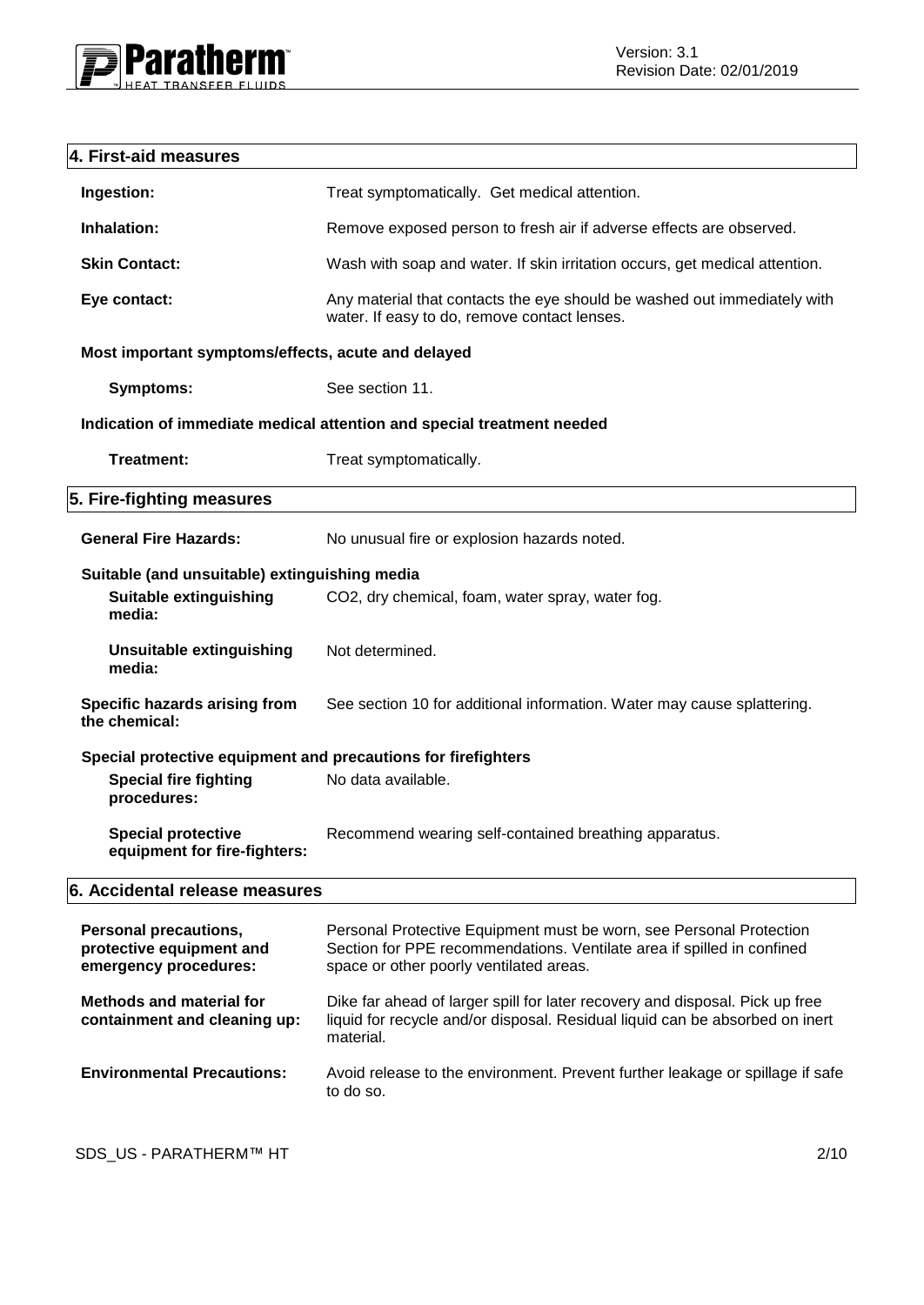

# **7. Handling and storage**

| <b>Precautions for safe handling:</b>                               | Observe good industrial hygiene practices. Provide adequate ventilation.<br>Wear appropriate personal protective equipment. Avoid environmental<br>contamination. |
|---------------------------------------------------------------------|-------------------------------------------------------------------------------------------------------------------------------------------------------------------|
| <b>Maximum Handling</b><br>Temperature:                             | Not determined.                                                                                                                                                   |
| Conditions for safe storage,<br>including any<br>incompatibilities: | Store away from incompatible materials. See section 10 for incompatible<br>materials.                                                                             |
| <b>Maximum Storage</b><br>Temperature:                              | Not determined.                                                                                                                                                   |

#### **8. Exposure controls/personal protection**

# **Control Parameters:**

#### **Occupational Exposure Limits**

| <b>Chemical name</b>    | <b>Type</b> | <b>Exposure Limit Values</b> |                     | Source                                                                         |
|-------------------------|-------------|------------------------------|---------------------|--------------------------------------------------------------------------------|
| Terphenyl, hydrogenated | Ceiling     | 1 ppm                        | $9 \,\mathrm{mq/m}$ | US. OSHA Table Z-1 Limits for Air<br>Contaminants (29 CFR 1910.1000) (02 2006) |
| Terphenyl, hydrogenated | <b>TWA</b>  | $0.5$ ppm                    | $5 \text{ mg/m}$    | US. OSHA Table Z-1-A (29 CFR 1910.1000)<br>(1989)                              |
| Terphenyl, hydrogenated | <b>TWA</b>  | $0.5$ ppm                    |                     | US. ACGIH Threshold Limit Values (02 2012)                                     |
| Terphenyl, hydrogenated | <b>REL</b>  | $0.5$ ppm                    | $5 \text{ mg/m}$    | US. NIOSH: Pocket Guide to Chemical<br>Hazards (2010)                          |
| Terphenyl               | Ceiling     | 1 ppm                        | $9 \,\mathrm{mq/m}$ | US. OSHA Table Z-1 Limits for Air<br>Contaminants (29 CFR 1910.1000) (02 2006) |
| Terphenyl               | Ceilina     | $0.5$ ppm                    | $5 \text{ mg/m}$    | US. OSHA Table Z-1-A (29 CFR 1910.1000)<br>(1989)                              |
| Terphenvl               | Ceilina     |                              | $5 \text{ mg/m}$    | US. ACGIH Threshold Limit Values (02 2012)                                     |

#### **Appropriate engineering controls:**

No special requirements under ordinary conditions of use and with adequate ventilation. Use material in well ventilated area only. Adequate ventilation should be provided so that exposure limits are not exceeded.

**Individual protection measures, such as personal protective equipment General information:** Use personal protective equipment as required. **Eye/face protection:** If contact is likely, safety glasses with side shields are recommended. **Skin Protection** Hand Protection: Suitable gloves can be recommended by the glove supplier. **Other:** Long sleeve shirt is recommended. **Respiratory Protection:** Consult with an industrial hygienist to determine the appropriate respiratory

# protection for your specific use of this material. A respiratory protection program compliant with all applicable regulations must be followed whenever workplace conditions require the use of a respirator.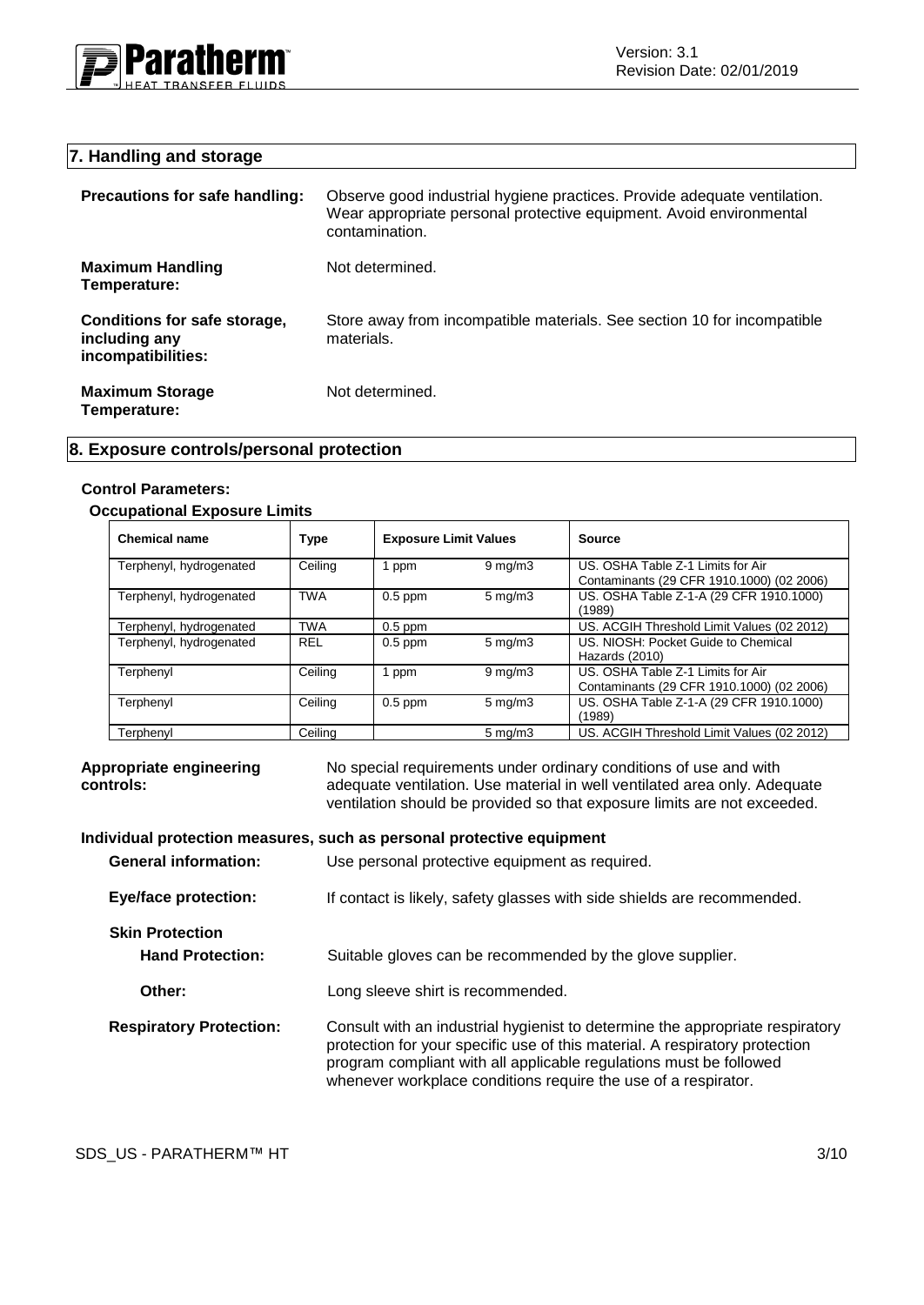

**Hygiene measures:** Always observe good personal hygiene measures, such as washing after handling the material and before eating, drinking, and/or smoking. Routinely wash work clothing to remove contaminants. Discard contaminated footwear that cannot be cleaned.

## **9. Physical and chemical properties**

| Appearance                                            |                                                                       |  |
|-------------------------------------------------------|-----------------------------------------------------------------------|--|
| <b>Physical state:</b>                                | liquid                                                                |  |
| Form:                                                 | liquid                                                                |  |
| Color:                                                | Pale yellow                                                           |  |
| Odor:                                                 | Characteristic                                                        |  |
| <b>Odor threshold:</b>                                | No data available.                                                    |  |
| pH:                                                   | No data available.                                                    |  |
| <b>Freezing point:</b>                                | $<$ -24 °C                                                            |  |
| <b>Boiling Point:</b>                                 | $>617$ °F (325 °C)                                                    |  |
| <b>Flash Point:</b>                                   | > 356 °F (180 °C) (ASTM D93 (Pensky-Martens (A and B<br>Closed Cup))) |  |
| <b>Evaporation rate:</b>                              | No data available.                                                    |  |
| Flammability (solid, gas):                            | No data available.                                                    |  |
| Upper/lower limit on flammability or explosive limits |                                                                       |  |
| Flammability limit - upper (%):                       | No data available.                                                    |  |
| Flammability limit - lower (%):                       | No data available.                                                    |  |
| Explosive limit - upper (%):                          | No data available.                                                    |  |
| Explosive limit - lower (%):                          | No data available.                                                    |  |
| Vapor pressure:                                       | 0.00174 hPa (20 $^{\circ}$ C 68 $^{\circ}$ F)                         |  |
| Vapor density:                                        | No data available.                                                    |  |
| <b>Relative density:</b>                              | 1.001 - 1.007 77 °F (25 °C)                                           |  |
| Solubility(ies)                                       |                                                                       |  |
| <b>Solubility in water:</b>                           | Insoluble in water                                                    |  |
| Solubility (other):                                   | No data available.                                                    |  |
| Partition coefficient (n-octanol/water):              | No data available.                                                    |  |
| Auto-ignition temperature:                            | 705 °F (374 °C)                                                       |  |
| <b>Decomposition temperature:</b>                     | No data available.                                                    |  |
| <b>Viscosity:</b>                                     | 29.6 mm2/s (104 °F (40 °C))                                           |  |

**Other information**

# **10. Stability and reactivity**

| <b>Reactivity:</b>                            | No data available.                                                         |
|-----------------------------------------------|----------------------------------------------------------------------------|
| <b>Chemical Stability:</b>                    | Material is stable under normal conditions.                                |
| <b>Possibility of hazardous</b><br>reactions: | Will not occur.                                                            |
| <b>Conditions to avoid:</b>                   | Do not expose to excessive heat, ignition sources, or oxidizing materials. |
| SDS US - PARATHERM™ HT                        | 4/10                                                                       |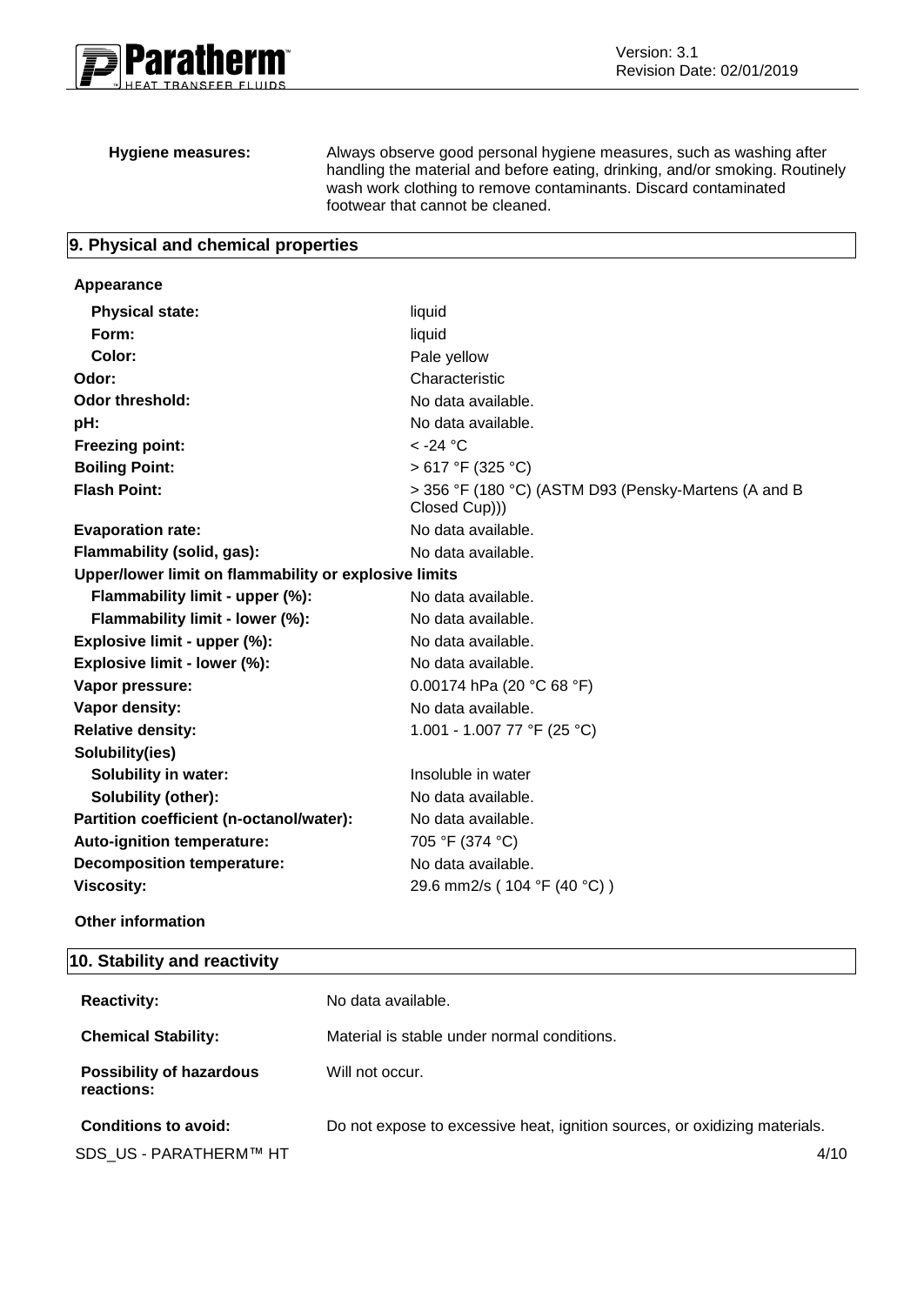

| <b>Incompatible Materials:</b>                                        | Strong oxidizing agents.                                                                                                                 |  |
|-----------------------------------------------------------------------|------------------------------------------------------------------------------------------------------------------------------------------|--|
| <b>Hazardous Decomposition</b><br><b>Products:</b>                    | Thermal decomposition or combustion may generate smoke, carbon<br>monoxide, carbon dioxide, and other products of incomplete combustion. |  |
| 11. Toxicological information                                         |                                                                                                                                          |  |
| Information on likely routes of exposure                              |                                                                                                                                          |  |
| Inhalation:                                                           | No data available.                                                                                                                       |  |
| Ingestion:                                                            | No data available.                                                                                                                       |  |
| <b>Skin Contact:</b>                                                  | No data available.                                                                                                                       |  |
| Eye contact:                                                          | No data available.                                                                                                                       |  |
| Information on toxicological effects<br><b>Acute toxicity</b><br>Oral |                                                                                                                                          |  |
| Product:<br><b>Dermal</b><br>Product:                                 | Not classified for acute toxicity based on available data.<br>Not classified for acute toxicity based on available data.                 |  |
| <b>Inhalation</b>                                                     | No data available                                                                                                                        |  |
| <b>Skin Corrosion/Irritation:</b><br>Product:                         | Not classified as a primary skin irritant.                                                                                               |  |
| <b>Serious Eye Damage/Eye Irritation:</b><br>Product:                 | Remarks: Not classified as a primary eye irritant.                                                                                       |  |
| <b>Respiratory sensitization:</b>                                     | No data available                                                                                                                        |  |
| <b>Skin sensitization:</b>                                            | No data available                                                                                                                        |  |
| <b>Specific Target Organ Toxicity - Single Exposure:</b>              |                                                                                                                                          |  |
| <b>Aspiration Hazard:</b>                                             | No data available                                                                                                                        |  |
| Other effects:<br>Terphenyl, hydrogenated                             | Liver                                                                                                                                    |  |
| <b>Chronic Effects</b><br><b>Carcinogenicity:</b>                     | No data available                                                                                                                        |  |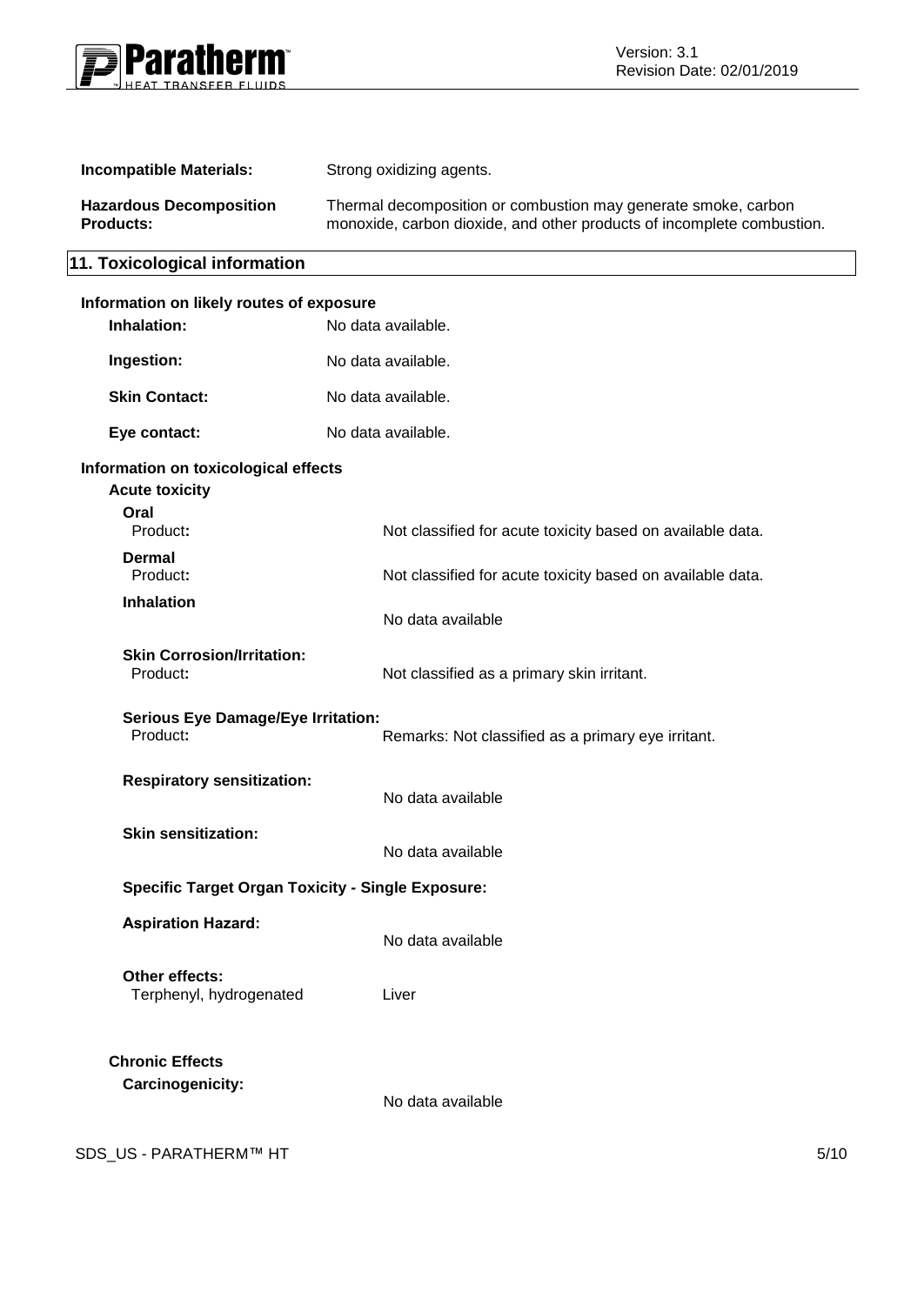

# **IARC Monographs on the Evaluation of Carcinogenic Risks to Humans:**

No carcinogenic components identified

# **US. National Toxicology Program (NTP) Report on Carcinogens:**

No carcinogenic components identified

# **US. OSHA Specifically Regulated Substances (29 CFR 1910.1001-1050):**

No carcinogenic components identified

## **Germ Cell Mutagenicity:**

No data available

# **Reproductive toxicity:**

No data available

**Specific Target Organ Toxicity - Repeated Exposure:**  No data available

# **12. Ecological information**

# **Ecotoxicity**

| Fish                                       |                                                                                                                                                                                                                                                                               |      |
|--------------------------------------------|-------------------------------------------------------------------------------------------------------------------------------------------------------------------------------------------------------------------------------------------------------------------------------|------|
| Product:                                   | LC 50 (Rainbow Trout, 96 h): $> 1,000$ mg/l                                                                                                                                                                                                                                   |      |
| Terphenyl, hydrogenated                    | LC 50 (Fathead Minnow, 4 h): $> 1,000$ mg/l<br>LC 50 (Bluegill Sunfish, $4 h$ ): $> 100 mg/l$<br>LC 50 (Rainbow Trout, $4 h$ ): $> 1,000$ mg/l                                                                                                                                |      |
| Terphenyl                                  | LC 50 (Fathead Minnow, 4 h): $>$ 7.5 mg/l<br>NOEC (Fathead Minnow, 4 h): > 1.5 mg/l<br>LC 50 (Rainbow Trout, 4 h): > 27 mg/l<br>NOEC (Fathead Minnow, 4 h): > 10 mg/l                                                                                                         |      |
| <b>Aquatic Invertebrates</b>               |                                                                                                                                                                                                                                                                               |      |
| Product:                                   | No toxicity at solubility limit.                                                                                                                                                                                                                                              |      |
| Terphenyl, hydrogenated                    | No toxicity at solubility limit.                                                                                                                                                                                                                                              |      |
| Terphenyl                                  | EC 50 (Water flea (Daphnia magna), 2 d): 0.007 mg/l<br>EC 50 (Water flea (Daphnia magna), 2 d): 0.022 mg/l<br>EC 50 (Water flea (Daphnia magna), 2 d): 0.066 mg/l<br>NOEC (Water flea (Daphnia magna), 2 d): 0.006 mg/l<br>NOEC (Water flea (Daphnia magna), 2 d): 0.011 mg/l |      |
| <b>Toxicity to Aquatic Plants</b>          |                                                                                                                                                                                                                                                                               |      |
| Product:                                   | No toxicity at solubility limit.                                                                                                                                                                                                                                              |      |
| Terphenyl, hydrogenated                    | LC 50 (Green algae (selenastrum capricomutum), 4 h): 56 mg/l                                                                                                                                                                                                                  |      |
| <b>Toxicity to soil dwelling organisms</b> | No data available                                                                                                                                                                                                                                                             |      |
| <b>Sediment Toxicity</b>                   |                                                                                                                                                                                                                                                                               |      |
| SDS US - PARATHERM™ HT                     | No data available                                                                                                                                                                                                                                                             | 6/10 |
|                                            |                                                                                                                                                                                                                                                                               |      |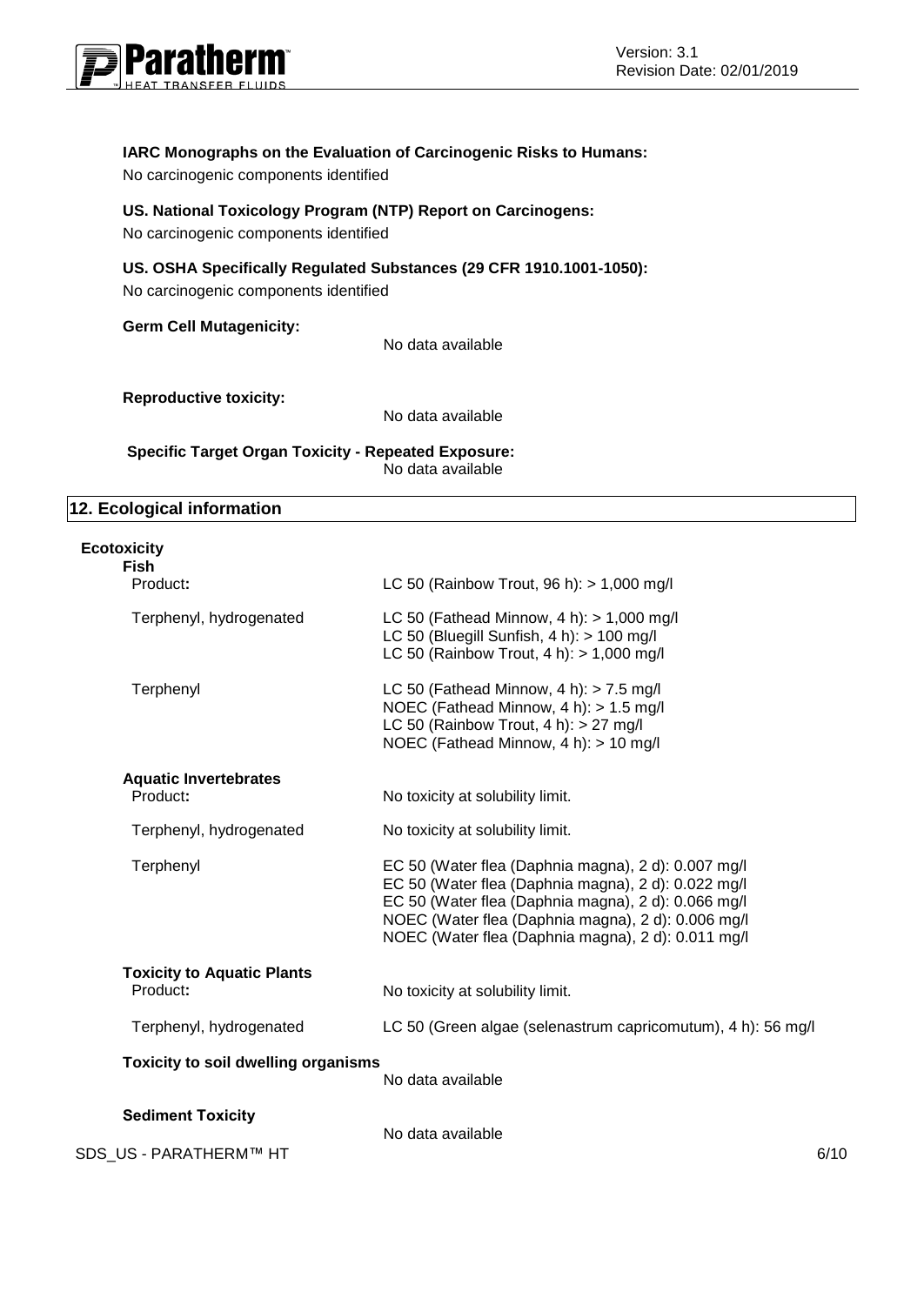

| <b>Toxicity to Terrestrial Plants</b>                                        | No data available                                                                                                                                                                                                                                                                                                                                  |
|------------------------------------------------------------------------------|----------------------------------------------------------------------------------------------------------------------------------------------------------------------------------------------------------------------------------------------------------------------------------------------------------------------------------------------------|
| <b>Toxicity to Above-Ground Organisms</b>                                    | No data available                                                                                                                                                                                                                                                                                                                                  |
| <b>Toxicity to microorganisms</b><br>Terphenyl, hydrogenated                 | NOEC (Sludge, 0.1 h): 103 mg/l<br>LC 50 (Sludge, 0.1 h): 103 mg/l                                                                                                                                                                                                                                                                                  |
| <b>Persistence and Degradability</b><br><b>Biodegradation</b>                | No data available                                                                                                                                                                                                                                                                                                                                  |
| <b>Bioaccumulative Potential</b><br><b>Bioconcentration Factor (BCF)</b>     | No data available                                                                                                                                                                                                                                                                                                                                  |
| Partition Coefficient n-octanol / water (log Kow)<br>Terphenyl, hydrogenated | Log Kow: 5.5 (calculated)                                                                                                                                                                                                                                                                                                                          |
| <b>Mobility:</b>                                                             | No data available                                                                                                                                                                                                                                                                                                                                  |
| <b>Other Adverse Effects:</b>                                                | No data available.                                                                                                                                                                                                                                                                                                                                 |
| 13. Disposal considerations                                                  |                                                                                                                                                                                                                                                                                                                                                    |
| <b>Disposal instructions:</b>                                                | Treatment, storage, transportation, and disposal must be in accordance<br>with applicable Federal, State/Provincial, and Local regulations.<br>Dispose of packaging or containers in accordance with local, regional,<br>national and international regulations. Empty container contains product<br>residue which may exhibit hazards of product. |
| <b>Contaminated Packaging:</b>                                               | Container packaging may exhibit hazards.                                                                                                                                                                                                                                                                                                           |
| 14. Transport information                                                    |                                                                                                                                                                                                                                                                                                                                                    |

### **DOT**

Not regulated.

#### **IMDG**

Not regulated.

**IATA**

Not regulated.

# **Transport in bulk according to Annex II of MARPOL and the IBC Code**

None known.

The DOT shipping information in this section is based on a bulk container. Please review the accompanying shipping papers for the correct shipping descriptions based the size of the package. Shipping descriptions may vary based on mode of transport, quantities, temperature of the material, package size, and/or origin and destination. It is the responsibility of the transporting organization to follow all applicable laws, regulations and rules relating to the transportation of the material. During transportation, steps must be taken to prevent load shifting or

SDS\_US - PARATHERM™ HT 7/10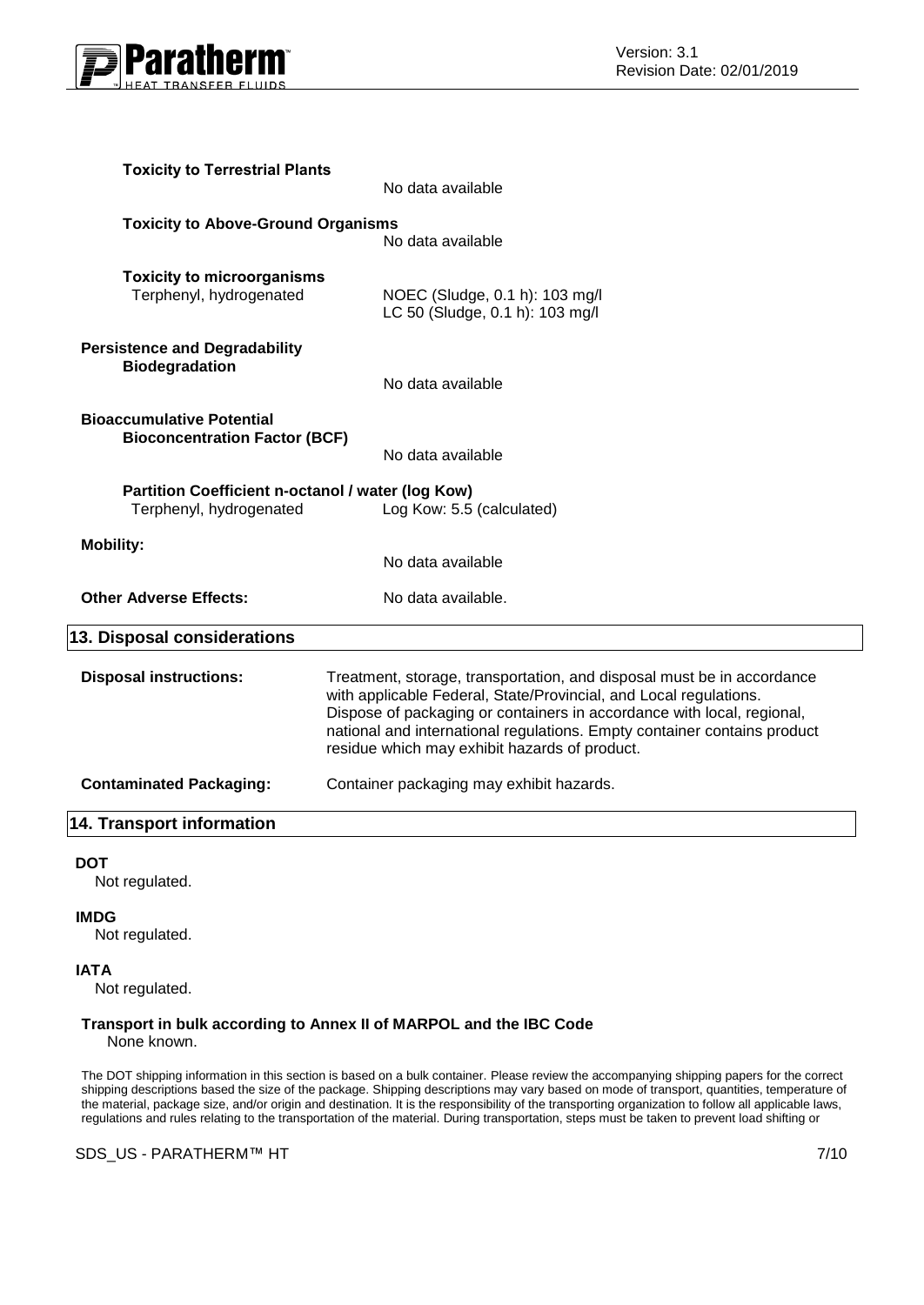

materials falling, and all relating legal statutes should be obeyed. Review classification requirements before shipping materials at elevated temperatures.

# **15. Regulatory information**

# **US Federal Regulations**

**TSCA Section 12(b) Export Notification (40 CFR 707, Subpt. D)** None present or none present in regulated quantities.

# **CERCLA Hazardous Substance List (40 CFR 302.4)**

None present or none present in regulated quantities.

#### **Superfund Amendments and Reauthorization Act of 1986 (SARA)**

#### **SARA 311 Classifications**

Not classified

#### **SARA 302 Extremely Hazardous Substance**

None present or none present in regulated quantities.

#### **SARA 304 Emergency Release Notification**

None present or none present in regulated quantities.

#### **SARA 313 (TRI Reporting)**

None present or none present in regulated quantities.

# **US State Regulations**

#### **US. California Proposition 65**

No ingredient requiring a warning under CA Prop 65.

#### **Inventory Status**

Australia (AICS)

All components are in compliance with chemical notification requirements in Australia.

#### Canada (DSL/NDSL)

All substances contained in this product are in compliance with the Canadian Environmental Protection Act and are present on the Domestic Substances List (DSL) or are exempt.

China (IECSC)

All components of this product are listed on the Inventory of Existing Chemical Substances in China.

#### European Union (REACh)

To obtain information on the REACH compliance status of this product, please e-mail REACH@SDSInquiries.com.

#### Japan (ENCS)

This product contains a substance that is not listed on the Japanese Existing and New Chemical Substances (ENCS) list.

Korea (ECL)

All components are in compliance in Korea.

New Zealand (NZIoC)

All components are in compliance with chemical notification requirements in New Zealand.

SDS US - PARATHERM™ HT 8/10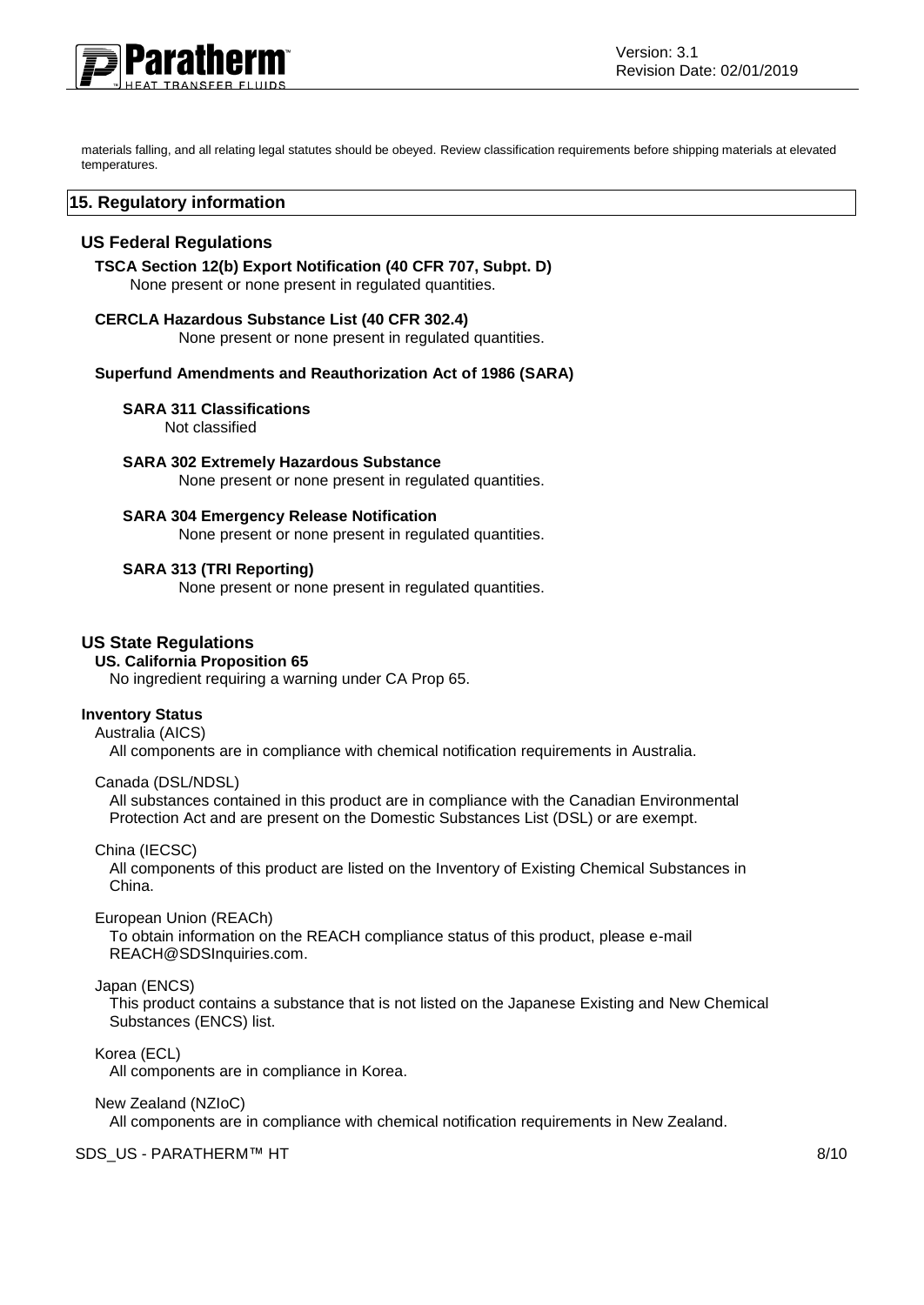Philippines (PICCS)

All components are in compliance with the Philippines Toxic Substances and Hazardous and Nuclear Wastes Control Act of 1990 (R.A. 6969).

Switzerland (SWISS)

All components are in compliance with the Environmentally Hazardous Substances Ordinance in Switzerland.

Taiwan (TCSCA)

All components of this product are listed on the Taiwan inventory.

United States (TSCA)

All substances contained in this product are listed on the TSCA inventory or are exempt.

*The information that was used to confirm the compliance status of this product may deviate from the chemical information shown in Section 3.*

#### **16.Other information, including date of preparation or last revision**

# **HMIS Hazard ID**



Hazard rating: 0 - Minimal; 1 - Slight; 2 - Moderate; 3 - Serious; 4 - Severe; RNP - Rating not possible; \*Chronic health effect

#### **NFPA Hazard ID**



Hazard rating: 0 - Minimal; 1 - Slight; 2 - Moderate; 3 - Serious; 4 - Severe; RNP - Rating not possible

| <b>Issue Date:</b>            | 02/01/2019                                                                                                                                                                                                                                                                                                                                                                                                                                                                                                                                                                                            |
|-------------------------------|-------------------------------------------------------------------------------------------------------------------------------------------------------------------------------------------------------------------------------------------------------------------------------------------------------------------------------------------------------------------------------------------------------------------------------------------------------------------------------------------------------------------------------------------------------------------------------------------------------|
| <b>Version #:</b>             | 3.1                                                                                                                                                                                                                                                                                                                                                                                                                                                                                                                                                                                                   |
| <b>Source of information:</b> | Internal company data and other publically available resources.                                                                                                                                                                                                                                                                                                                                                                                                                                                                                                                                       |
| <b>Further Information:</b>   | Contact supplier (see Section 1)                                                                                                                                                                                                                                                                                                                                                                                                                                                                                                                                                                      |
| Disclaimer:                   | As the conditions or methods of use are beyond our control, we do not<br>assume any responsibility and expressly disclaim any liability for any use of<br>this product. Information contained herein is believed to be true and accurate<br>but all statements or suggestions are made without warranty, expressed or<br>implied, regarding accuracy of the information, the hazards connected with<br>the use of the material or the results to be obtained from the use thereof.<br>Compliance with all applicable federal, state, and local regulations remains<br>the responsibility of the user. |